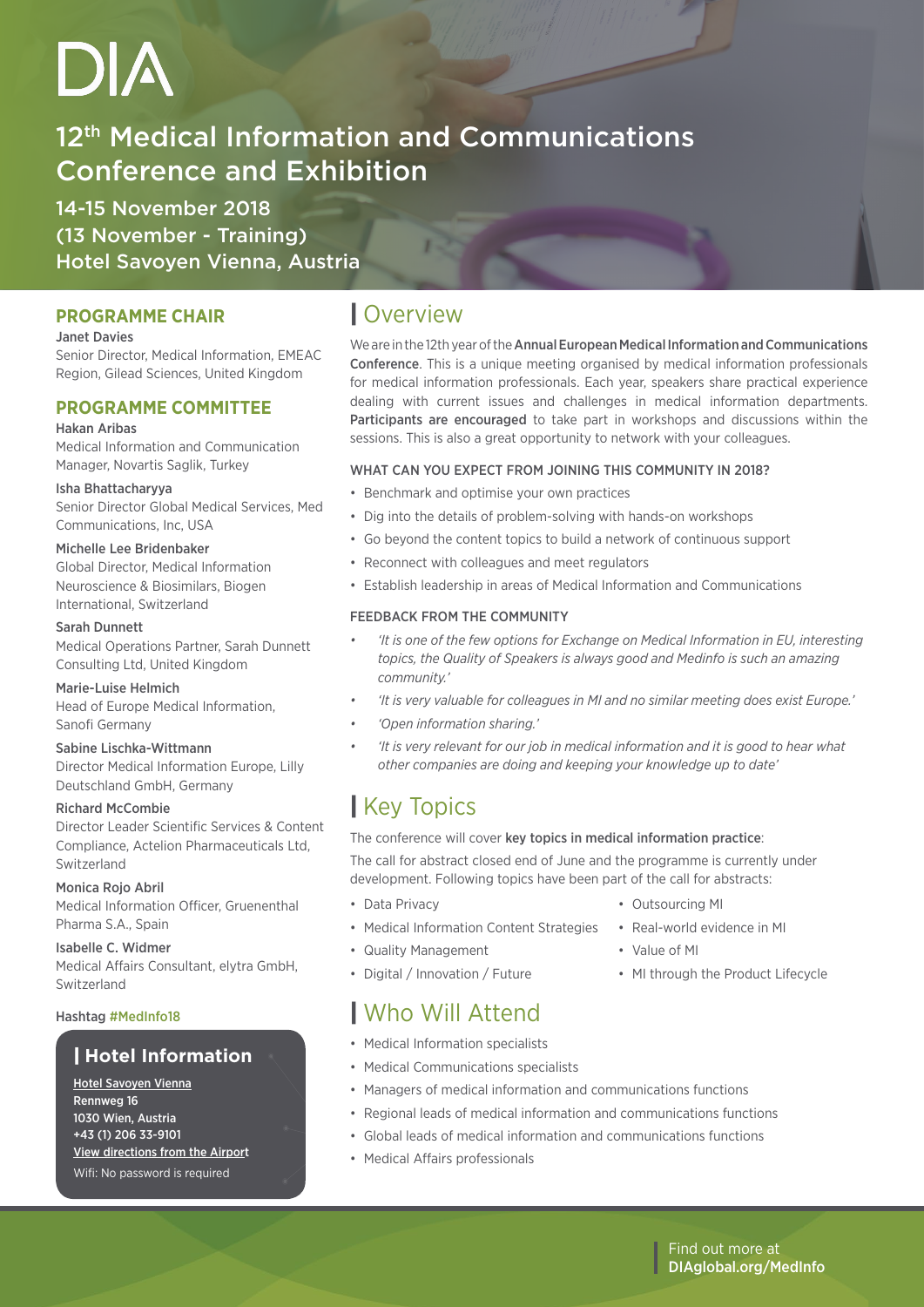

## *Limited Places Available.*

*Separate Registration Required.*

## **MEDICAL INFORMATION AND COMMUNICATIONS TRAINING**

Interactive Training on Innovation and Automation 13 November, 08:00 - 18:30

This training workshop has been created based on a strong level of interest from European Medical Information and Communications Conference attendees to provide a hands-on deeper-dive into current and future developments in automation and innovation in day-to-day medical information processes.

## **Objectives**

- Medical Information how it has evolved and how it is continuing to evolve
- To showcase best practices from innovation and automation
- Become acquainted with existing and new technology platforms and solutions for automation

## Training Committee:

Simon Johns, Director Medical Information, IQVIA, United Kingdom Peter Brodbin, Director Business Planning & Communications Pfizer Limited, United Kingdom Janet Davies, Senior Director, Medical Information, EMEAC Region, United Kingdom Isabelle C. Widmer, Medical Affairs Consultant, elytra GmbH, Switzerland

## **AGENDA**

| 08:00 | REGISTRATION AND WELCOME COFFEE                                                                                                                 |
|-------|-------------------------------------------------------------------------------------------------------------------------------------------------|
| 09:00 | INTRODUCTION BY WORKSHOP COMMITTEE                                                                                                              |
|       | Provide Overview of the day and Objectives                                                                                                      |
| 09:15 | SESSION 1                                                                                                                                       |
|       | A HELICOPTER VIEW OF THE EVOLVING LANDSCAPE OF MEDICAL INFORMATION AND COMMUNICATIONS                                                           |
|       | What evolves, why we do it, how it has developed in recent years, ending with a lead to recent developments and innovations and potential areas |
|       | for automation in Medical information processes.                                                                                                |
|       | Danie du Plessis, Managing Director and Owner, The Next Version, IIK                                                                            |

Danie du Plessis, Managing Director and Owner, TheNextVersion, UK

## 09:45 COFFEE BREAK

### 10:00 SESSION 2

## **IMPLEMENTATION OF INNOVATIVE SOLUTIONS – WHERE DO WE STAND?**

## Social media compliance and listening

Detecting Potentially Missed Adverse Events from Social Media, Databases and Other Medical Information Sources Siva Nadarajah, General Manager, Big Data & Artificial Intelligence, IQVIA, US

#### Analytics & Insights

Jason Villalobos, President & Managing Partner, 3vue, US

Maren Stindt, Medical Communication Director & Head of Medical Information Operations, Merck, Germany

#### Chatbots

Peter Brodbin, Director Business Planning & Communications Pfizer Limited, United Kingdom

#### Customer Engagement Technology

Bronwyn Filmer, Associate Director Global Medical Information, Europe and Canada Lead, Takeda, Switzerland

Q&A and discussion

## 12:00 LUNCH

## 13:00 SESSION 3: GROUP WORK

### **WHAT WORKS, WHAT HASN'T, WHAT CAN, WHAT SHOULD BE AUTOMATED**

Facilitators:

Simon Johns, Director Medical Information, IQVIA, United Kingdom

Peter Brodbin, Director Business Planning & Communications Pfizer Limited, United Kingdom

The session will include feedback from the small group discussions on how to best implement new technologies, what works and what can be learned from.

Direct access to live demos of current and future-state technology platforms including:

• Artificial Intelligence future state: Cognitive Computing/Learning, Predictive Analytics Douglas Dykeman, Manager Computer Science IBM Research, Switzerland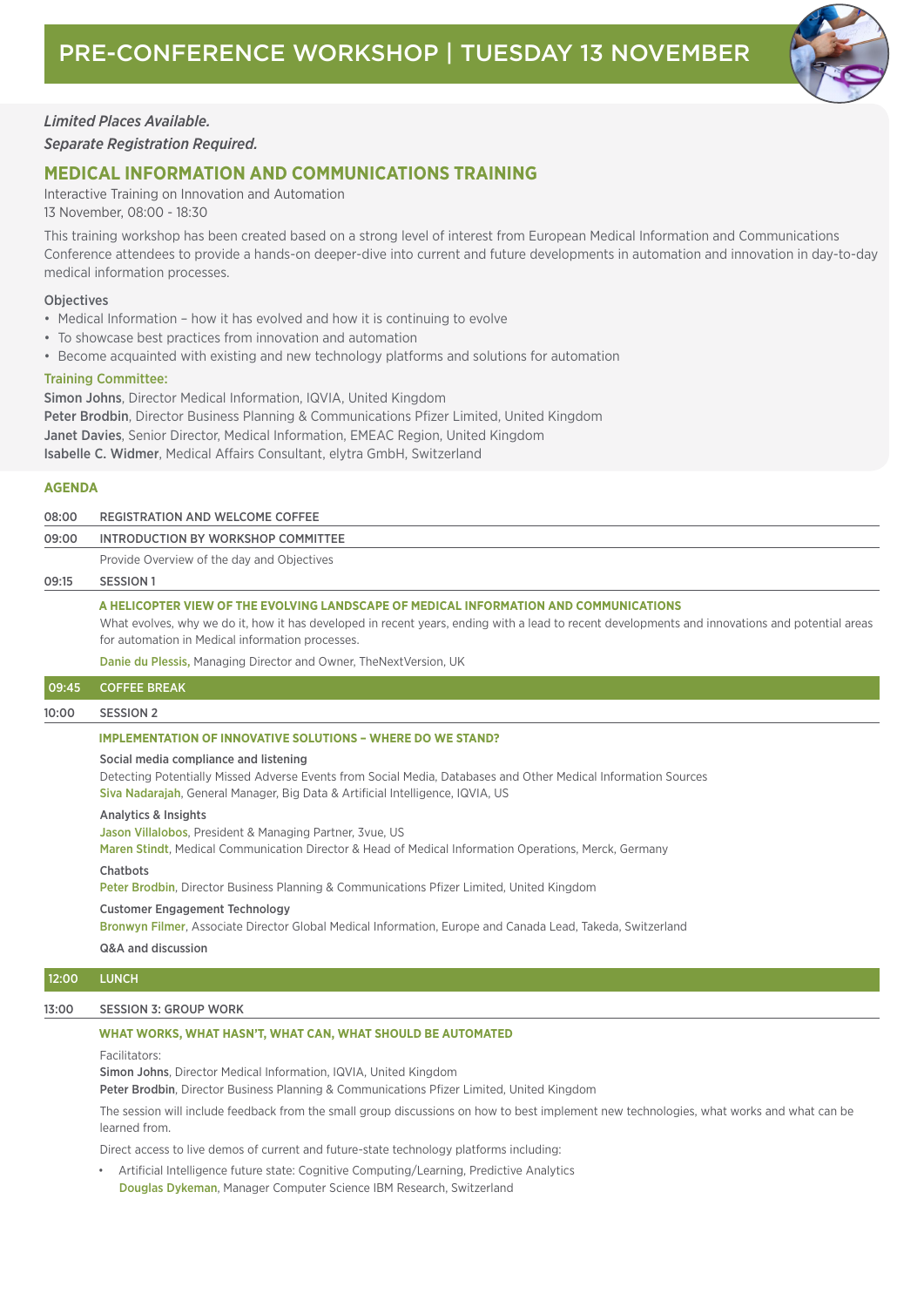

- Tools for automated checking for missed AEs and PQCs from Medical Information database/Social Media Siva Nadarajah, General Manager, Big Data & Artificial Intelligence, IQVIA, US
- Auto-translations

Katie Lewis, Regional Director, Business Development, TransPerfect, UK

## 14:40 BREAKOUT TO SMALLER GROUPS TO DISCUSS EACH TECHNOLOGY

|             | Facilitator:<br><b>Simon Johns. Director Medical</b><br>Information, IQVIA, United<br>Kingdom | Facilitator:<br>Peter Brodbin, Director<br><b>Business Planning &amp;</b><br><b>Communications Pfizer</b><br>Limited. United Kingdom | Facilitator:<br><b>Industry Representative</b><br>Invited | Facilitator:<br><b>Industry Representative</b><br>Invited |
|-------------|-----------------------------------------------------------------------------------------------|--------------------------------------------------------------------------------------------------------------------------------------|-----------------------------------------------------------|-----------------------------------------------------------|
| 14:40-15:00 | IBM Research: Cognitive<br>Computing                                                          | 3vue:<br>Analytics                                                                                                                   | Transperfect:<br>Autotranslation                          | IQVIA: Adverse<br>Event Checking                          |
| 15:00-15:20 | Transperfect:<br>Autotranslation                                                              | <b>IQVIA: Adverse Event</b><br>Checking                                                                                              | IBM Research: Cognitive<br>Computing                      | <b>3vue: Analytics</b>                                    |
| 15:20-15:40 | <b>3vue: Analytics</b>                                                                        | Transperfect:<br>Autotranslation                                                                                                     | IQVIA: Adverse<br>Event Checking                          | IBM Research: Cognitive<br>Computing                      |

15:40 COFFEE BREAK

16:00 DISCUSSIONS ON THE TECHNOLOGIES PRESENTED

|             | Facilitator:<br><b>Simon Johns, Director Medical</b><br>Information, IQVIA, United<br>Kingdom | Facilitator:<br>Peter Brodbin, Director<br><b>Business Planning &amp;</b><br><b>Communications Pfizer</b><br>Limited, United Kingdom | Facilitator:<br>Industry Representative<br>Invited | Facilitator:<br><b>Industry Representative</b><br>Invited |
|-------------|-----------------------------------------------------------------------------------------------|--------------------------------------------------------------------------------------------------------------------------------------|----------------------------------------------------|-----------------------------------------------------------|
| 16:00-16:20 | IQVIA: Adverse Event<br>Checking                                                              | IBM Research: Cognitive<br>Computing                                                                                                 | <b>3vue: Analytics</b>                             | Transperfect:<br>Autotranslation                          |
| 16:20-16:40 | Transperfect:<br>Autotranslation                                                              | <b>3vue: Analytics</b>                                                                                                               | IQVIA: Adverse Event<br>Checking                   | IBM Research: Cognitive<br>Computing                      |

## 16:40 SESSION 4

## **KEY LEARNINGS FROM:**

- Chat bots
- Analytics
- Translations
- Process automation
- AE checking

## 17:30 NETWORKING RECEPTION

## 18:30 END OF WORKSHOP

## | **ACCESS PRESENTATIONS**

As a benefit of your registration, presentations are made available on the DIA website.

To access presentations, go to [www.diaglobal.org](http://www.diaglobal.org ) and click on Sign in at the very top. Once you have successfully logged in, click on Welcome on the top, then My Account and on the left, go to My Presentations

No paper copies of the presentations will be provided.

NOTE: If a presentation is not available, the speaker either did not agree to publish it or did not provide us with the presentation. Updated versions of the slides will be made available shortly after the conference.

## | **CERTIFICATE OF ATTENDANCE**

A Certificate of Attendance will be sent electronically after the conference. Please note certification requires full attendance. For more information please liaise with our DIA Contact Centre on Basel@DIAglobal.org or call +41 61 225 51 51.

## | **EVALUATION**

We value your feedback on the content and organisation of this conference. The electronic survey will be sent to you after the conference and can also be accessed through the following link: <https://bit.ly/2y6KQzW>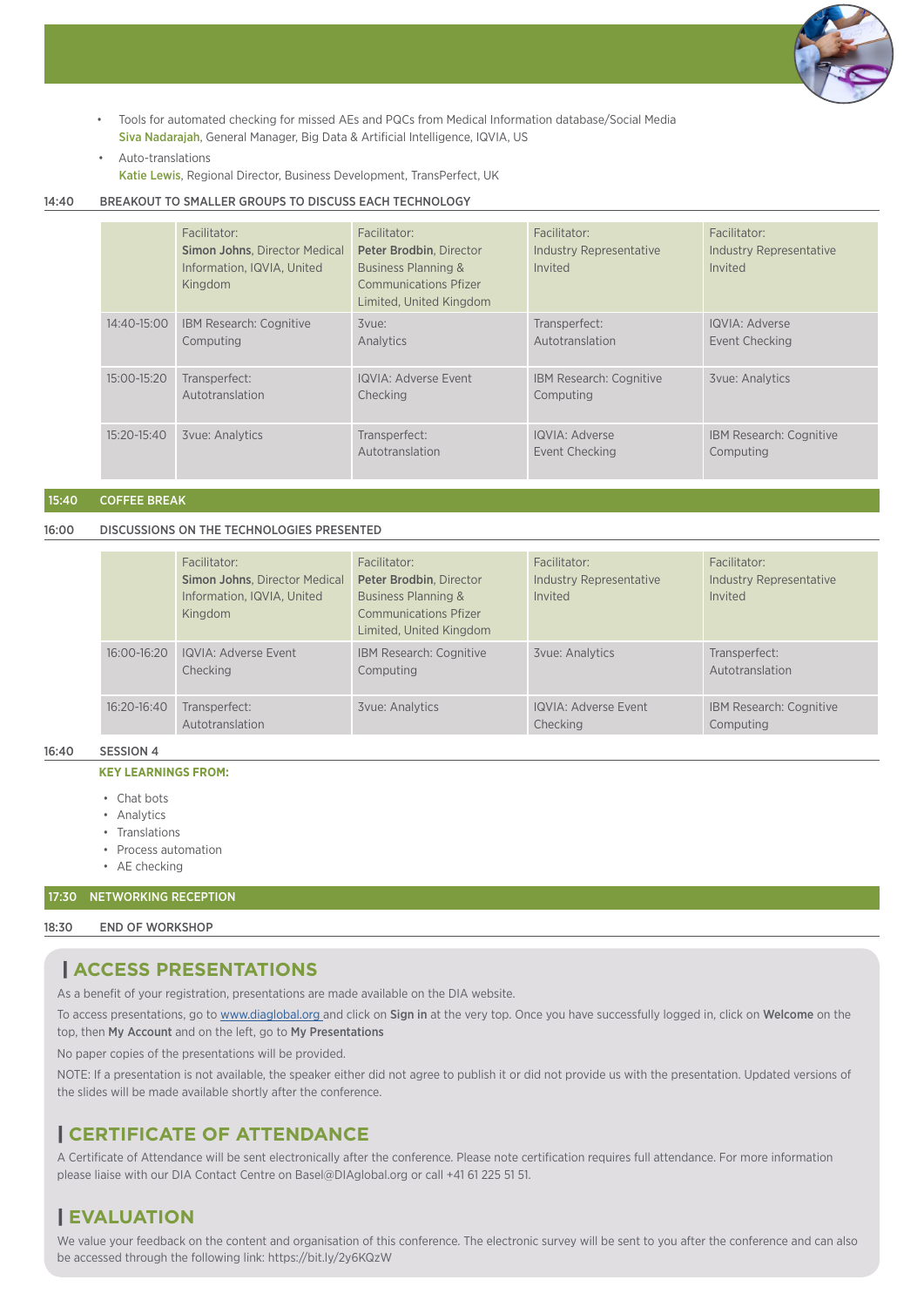

## 08:00 REGISTRATION AND WELCOME COFFEE

### 09:00 CONFERENCE INTRODUCTION

Janet Davies, Senior Director, Medical Information, EMEAC Region, Gilead Sciences, United Kingdom

#### 09:15 SESSION 1

## **THE FUTURE OF MEDICAL INFORMATION**

Session Chair:

Sabine Lischka-Wittmann, Director Medical Information Europe, Lilly Deutschland GmbH, Germany

In some industries, it seems like the future is always 5 years away (e.g. nuclear fusion, widespread use of self-driving cars). But is the future already here for Medical Information (MI)?

Are you already using new channels like Virtual Assistant Chabot's or live chat, new technologies like Artificial Intelligence/Machine Learning or automated content creation or are you moving away from the traditional MI model of reactive MI provision? Or are these ideas and possibilities unsustainable in our current business or customer environment?

In the near past and present the responsibilities of Medical information have been clearly defined: responding to medial inquiries, providing standard and non-standard responses for inquiries, providing medical trainings to the sales force. Do you think you are ready for the (near) future today?

This session will explore how companies are evolving and innovating their Medical Information function to better meet customers' needs and expectations.

## Current and Future Challenges in Medical Information and Medical Affairs

Isabelle C. Widmer, Medical Affairs Consultant, elytra GmbH, Switzerland

#### Medical Information Roles for the Future

Angeles Flores, Medical Information Manager, Lilly, Spain

Panel discussion with Q&A

## 10:30 COFFEE BREAK

### 11:00 SESSION 2

### **COMPLIANCE - WORKSHOP**

## **AN INTERACTIVE SESSION IN GXP COMPLIANCE AND INSPECTION PREPAREDNESS FOR MED INFO AND MED COMMS PROFESSIONALS**

#### Session Chair:

Michelle Lee Bridenbaker, Global Director, Medical Information Neuroscience & Biosimilars, Biogen International, Switzerland

This interactive session will focus on the areas of GxP compliance that impact medical information and medical communications teams. As an experienced GxP auditor and medical information global leader, we will share recent Health Authority inspection experiences and trends. These interactive sessions will allow participants the time to assess their own business and as well begin planning preparations to ensure their own teams are audit and inspection ready. Participants will be provided GxP background information prior to the fully interactive session and can discuss areas of risk identified by participants with best practices offered to create tangible plans to take back to their businesses.

#### Recent Inspection Experience

Michelle Lee Bridenbaker, Global Director, Medical Information Neuroscience & Biosimilars, Biogen International, Switzerland Martina Vlkova, Consultant, ADAMAS Consulting, Czech Republic

## 12:30 LUNCH

#### 14:00 SESSION 3

## **MEETING CUSTOMER NEEDS IN TWO CRITICAL AREAS**

## Session Chair:

Richard McCombie, Director, Leader Scientific Services & Content Compliance, Actelion Pharmaceuticals Ltd, Switzerland

This session will provide information of relevance to all who work in medical information. Two of the most topical issues in medical information will be discussed:

- Responding to inquiries about product safety
- Managing inquiries originating from patients and caregivers

Delivering responses in these two areas that are consistent, compliant and aligned with the expectations and needs of our customers is an industry-wide challenge. In this session, we learn of two initiatives that are tackling these challenges and of the positive outcomes that have ensued.

Given the relevance of these topics to the audience, there will be an open discussion after the presentations. This and the session as a whole will be an excellent opportunity for an exchange of opinions concerning best-practice across our industry, potentially providing innovative ideas that will impact our daily work.

Optimizing Medical Information Team Interactions with Patients and Caregivers: A Patient Centric Approach Sashka Hristoskova, Head Medical Information Excellence, Novartis, Switzerland

Principles and Best Practices for Responsible Sharing of Safety Information via the Medical Information Channel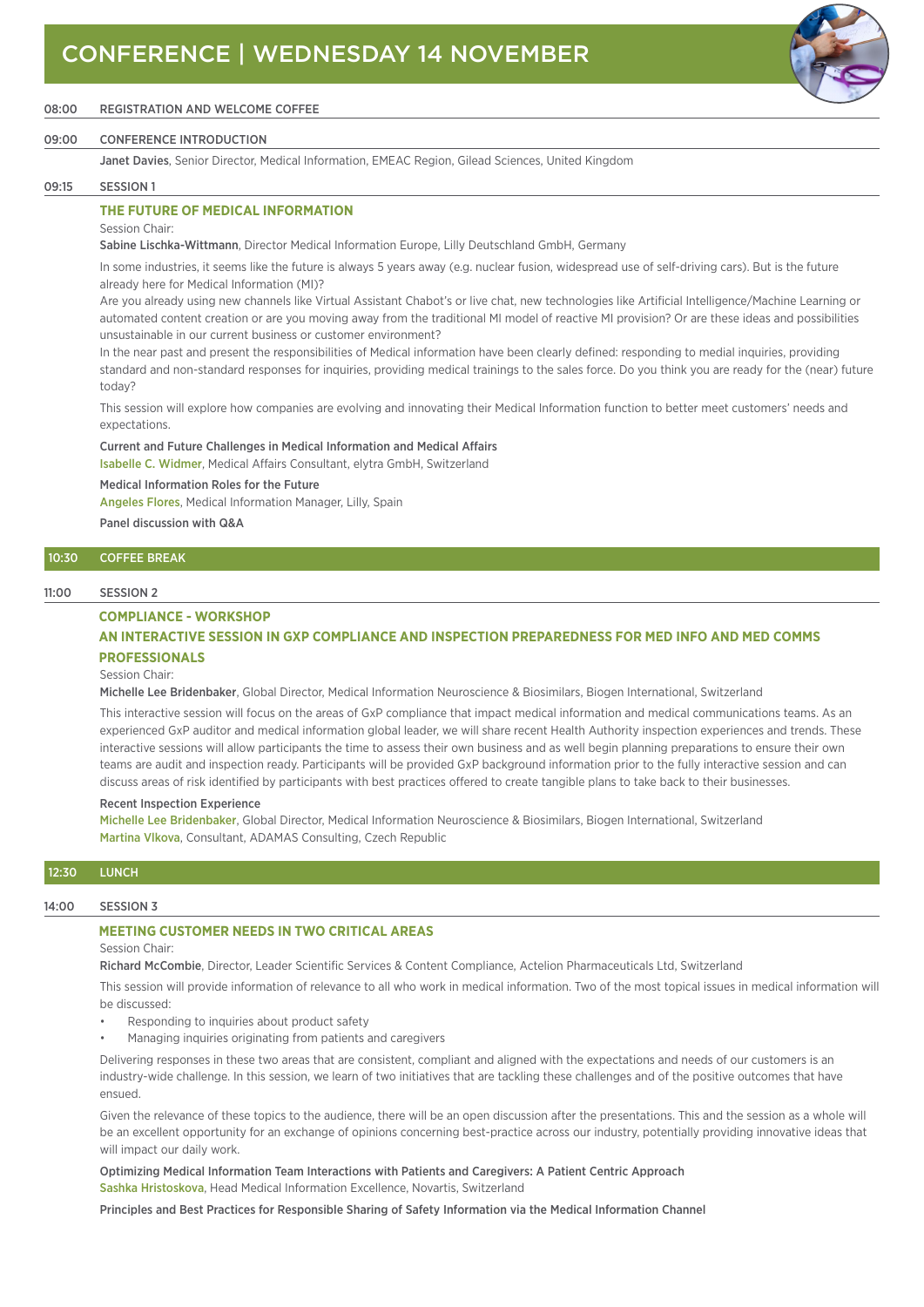

#### The MILE Safety Communication Team

James Milligan, Vice President Patient Safety, AstraZeneca, UK Jan de Wit, Director, Global Medical Information, GSK, Belgium

## Panel discussion with Q&A

### 15:30 COFFEE BREAK

#### 16:00 SESSION 4

## **MEDICAL INFORMATION RESPONSES - BEST PRACTICES, CHALLENGES, OPPORTUNITIES**

Session Chair:

Hakan Aribas, Medical Information and Communication Manager, Novartis Saglik, Turkey

Traditional clinical trial research is the gold-standard for robust clinical evidence generation addressing questions of efficacy and safety as compared to an active comparator or to a placebo. However, there are many limitations to this source of information.Real World Evidence (RWE) can compliment and extend evidence from these traditional sources. In the case of biosimilars, RWE has demonstrated that product performance and management of disease in practice does not deviate from those of the originator. Medical Information have received requests from customers about this information and have therefore managed responses to reflect the current knowledge of biosimilars RWE.

With the expansion of multiple channels to welcome our customers, increasingly our valued content has to adapt to variable presentation formats. For example, how does our content look on mobile versus desktop is critically important to the customer experience. In the second presentation it will be explained how Eli Lilly adapts the global medical content for regional and local use. Through using adaptive content models and component authoring to enable re-use, they have optimized the customer experience as well as realizing productivity gains.

Inclusion of Real World Evidence in Medical Information Responses

Rashel Wilson, Medical Information Manager, Biogen, Switzerland

#### Medical Letter Writing (Global to Regional to Local)

Sabine Lischka-Wittmann, Director Medical Information Europe, Lilly Deutschland GmbH, Germany

Panel discussion with Q&A

17:30 END OF DAY 1

#### 18:30 DINNER

## CONFERENCE | THURSDAY 15 NOVEMBER

### 09:00 SESSION 5

### **SPECIALIST APPROACHES TO COMPLEX THERAPIES AND PRODUCT TRANSITIONS**

### Session Chair:

Sarah Dunnett, Medical Operations Partner, Sarah Dunnett Consulting Ltd, United Kingdom

While the principles of Medical Information prevail, we recognise that some products require a tailored approach relative to the rest of the company's portfolio or at different stages in their life cycle. We will learn why and how Pfizer have established their dedicated oncology service, how Gilead have chosen to support their novel CAR-T therapy (a patient specific cell therapy) and how GSK and Aspen Pharma have collaborated to achieve a smooth and professional handover of medical information responsibilities as products transitioned.

#### Specialized dedicated MI Oncology Frontline

Inês Gomes, Medical Information Specialist, Pfizer, Portugal

#### Setting up a MI Service for CAR-T

Jane Raine, Manager, Medical Information EMEAC, Gilead, UK

#### Product Divestments and Acquisitions: The Value and Impact on Medical Information

Robyn Rennick, Director, Medical Information, GSK, UK

Vinod Koshy, Head of Medical Information and Promotional Compliance, Aspen Pharmacare, Ireland

Panel discussion with Q&A

## 10:30 COFFEE BREAK

#### 11:00 SESSION 6

#### **OUTSOURCING - DEVELOPING A BESPOKE PARTNERSHIP**

#### Session Chair:

Jill Voss, Franchise Head, Medical Information, Communications and Events, Novartis, Switzerland

There are many reasons for outsourcing medical information and therefore many different factors to consider that will ensure the delivery of a successful customer focused, harmonised service. Investing time in planning the service together with the vendor, and creating a true partnership, ensures a service tailored to the business needs in a compliant framework. We will look at several models of outsourcing and how clear planning, flexibility and monitoring ensures success.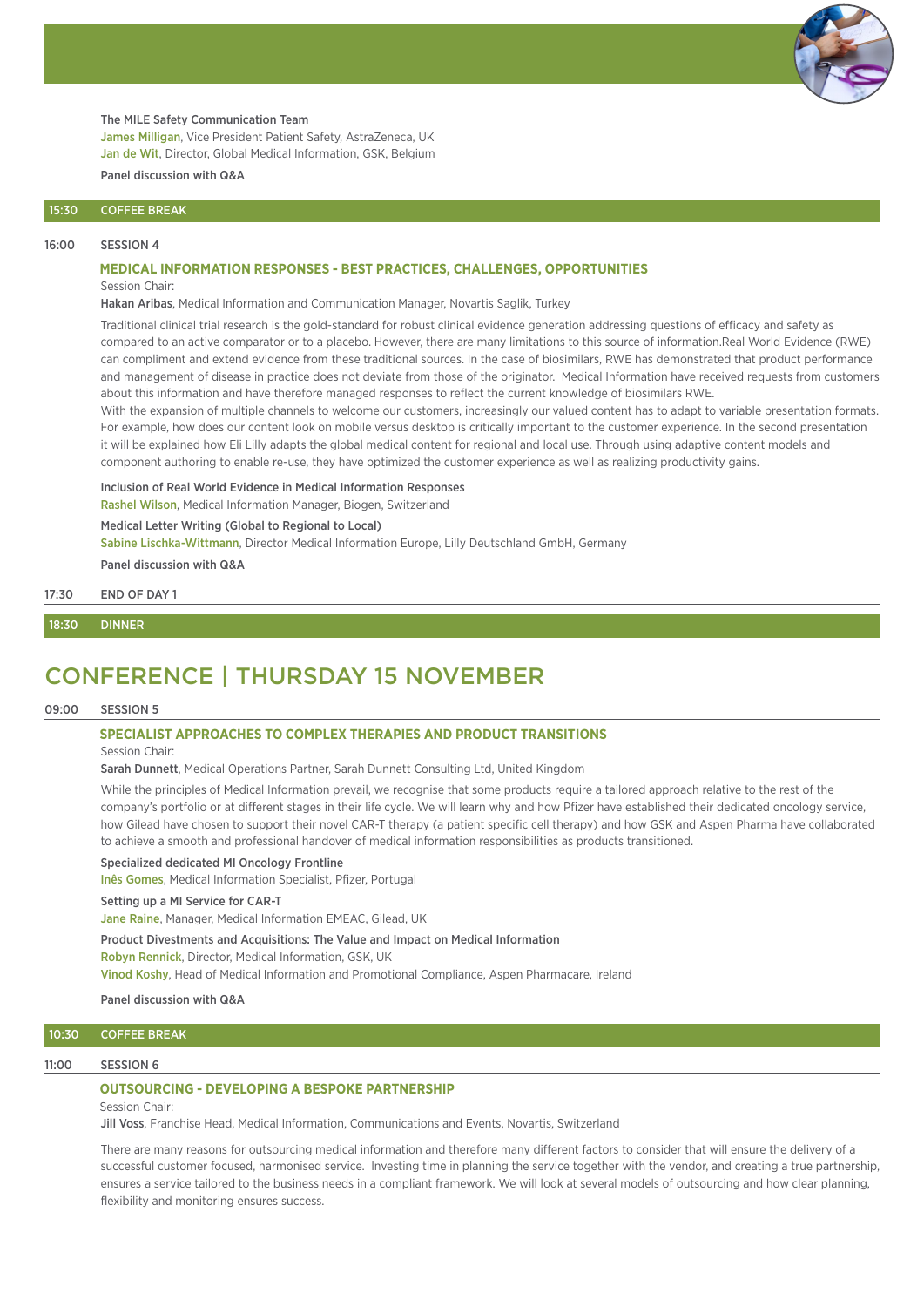

### Key Learning objectives:

Participants will better understand:

- 1. What a good partnership with an outsourcing vendor look like.
- 2. What criteria are useful when selecting a vendor
- 3. The importance of KPIs to drive performance
- 4. How the budget and structure of the model affects success.

## Insourcing vs. Outsourcing – Shared Service

Christopher Blackford, Operations Manager, Pfizer, UK Suzanne Reading, MCI Manager, Pfizer, UK

## Outsourcing MI: Practical Issues and Way Forward Preeti Verma, VP - Pharmacovigilance, APCER Life Sciences, India Panel discussion with Q&A

## 12:30 LUNCH

### 14:00 SESSION 7

## **PUTTING THEORY INTO PRACTICE**

## Session Chair:

Monica Rojo Abril, Medical Information Officer, Gruenenthal Pharma S.A., Spain

Would you like to improve and transform your Medical Information services and processes? This year's session of "Putting Theory Into Practice" will include a variety of presentations that will look at the challenges we face in Medical Information and Communications and bring them together with innovative solutions for both the internal business and external customers. Various issues will be covered from measuring customer satisfaction in a major pharmaceutical company, to collaborative work across multiple companies in Spain on the challenges of providing off-label information, through to one of the hottest aspects of our work – data privacy. Speakers will share their success stories and challenges with short and lively presentations - all with the aim of sharing experiences, providing inspiration and ideas, and encouraging debate among attendees.

#### Self-Reporting Tool for Customer Satisfaction Measurement

Paula Daniela Scopetta, Medical Information Manager, Eli Lilly, Ireland

Off Label Information Management by the Pharmaceutical Industry in Spain: Towards a Homogenisation of Use

Anna Campuzano Garcia, Medical Information Manager, Ferrer Internacional, Spain

GDPR and 100 Medical Information Services: Summary of Experience from a Global Medical Information Outsource Provider Elizabeth Mapp, Director, Global Quality, Propharma Group, UK

Considerations for Real World GDPR Implementation: A Contact Center Service Provider Perspective

Larry J. Davis, Vice President, Medical and Clinical Affairs, Dohmen Life Science Services, USA

Chatbot for new Multiple Sclerosis product

Suzanne Meenan, Medical Information Group Leader, Roche Products Ltd, United Kingdom

Panel discussion with Q&A

### 15:30 COFFEE BREAK

#### 16:00 SESSION 8

## **ARTIFICIAL INTELLIGENCE – FIRST USE CASES IN MEDICAL INFORMATION!**

## Session Chair:

Marie-Luise Helmich, Head of Europe Medical Information, Sanofi Germany

Artificial intelligence is on everyone's lips these days. However, currently there is no clear definition. Expectations become clearer when describing the fields of application of this technology: machines could take over tasks that are normally done by humans (e.g. learning, problem solving). This session provides first practical examples on how to use Artificial Intelligence in Medical Information: one use case shows how to extract the relevant content from the database whereas the second provides insights on how to analyze the entire dataset of incoming inquiries and thereby providing valuable customer insights – both cases make use of AI-technology.

These are the first use cases for AI that we present during DIA Annual European Medical Information Conference, be part of this exciting session!

MI vs. AI: A User's Experience in Training AI Technology in MI

Evelyn R. Hermes-DeSantis, Clinical Professor, Ernest Mario School of Pharmacy Rutgers, The State University of New Jersey, USA

Advancing Insights Using Artificial Intelligence to Generate Topic Tags for Medical Information Enquiries

Nancy Brandt, Sr. Leader Global Medical Information, Genentech, USA

Panel discussion with Q&A

### 17:30 END OF THE CONFERENCE

## | **Disclosure Policy**

Unless otherwise disclosed, DIA acknowledges that the statements made by speakers are their own opinion and not necessarily that of the organisation they represent, or that of the DIA. Speakers and agenda are subject to change without notice. Recording during DIA sessions is strictly prohibited without prior written consent from DIA.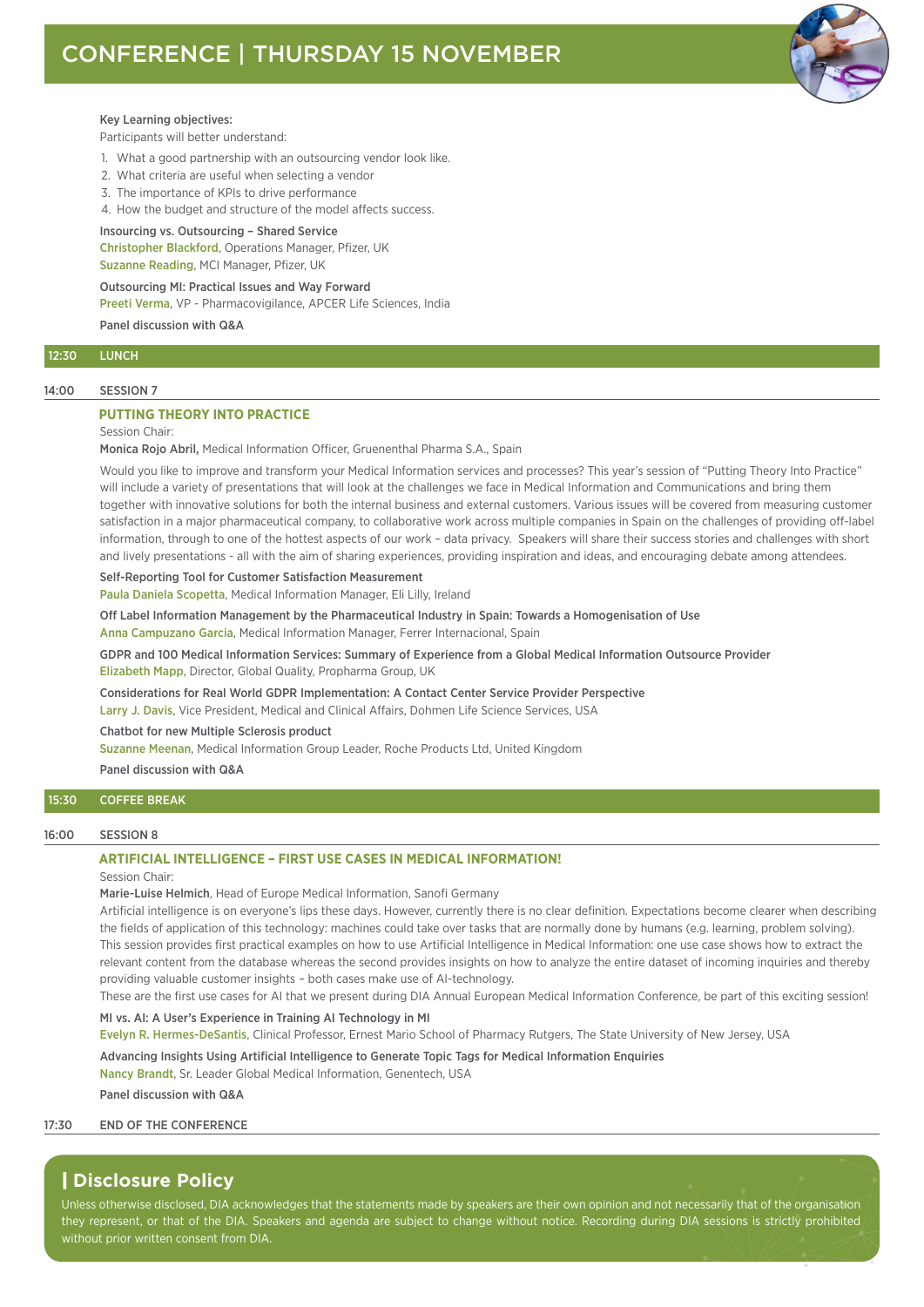

## | **EXHIBITING COMPANIES**

- 1. Mavens
- 2. Med Communications International
- 3. EndPoint Technologies
- 4. ANJU Software
- 6. ProPharma Group
- 7. 3vue
- 8. Eversana
- 9. ESMS Global
- 12. PPD
- 14 Aris Global LLC
- 15. Techsol Corporation





PPD is a leading global contract research organization committed to improving patient health. PPD medical communications is driven by our purpose to create customized multi-channel contact center solutions that enhance patient engagement and drive customer loyalty. Our 27 years of success comes from PPD's commitment to excellence and service delivered by our multidisciplinary team of highly trained and experienced health care and life science professionals. With 10 global contact centers, PPD can customize a seamless full-service regional or global solution to meet your specific needs. For more information, visit <http://www.ppdi.com/Services/Post-Approval/Medical-Communications>.

## | **About DIA**

DIA is the global connector in the life sciences product development process. Our association of thousands of members builds productive relationships by bringing together regulators, innovators, and influencers to exchange knowledge and collaborate in an impartial setting. DIA's network creates unparalleled opportunities for exchange of knowledge and has the inter-disciplinary experience to prepare for future developments.

The dedicated efforts of DIA staff, members and speakers enable DIA to provide a comprehensive catalogue of conferences, workshops, training courses, scientific publications and educational materials. DIA is a global community representing thousands of stakeholders working together to bring safe and effective products to patients.

DIA is an independent, non-profit organisation has its Global Center in Washington, DC, USA with the European office in Basel, Switzerland, and additional regional offices in Horsham, Pennsylvania, USA; Tokyo, Japan; Mumbai, India; and Beijing, China.

For more information, visit www.DIAglobal.org or call DIA: +41 61 225 51 51.



# | **Stay Connected**

## Navigate DIA Meetings from Your Smart Device with DIA's App

The DIA Global App is designed to enhance your meeting experience and provide valuable information in one place.

## With the mobile app you have the conference at your fingertips:

- C Create and manage your agenda
- G Search for speakers and attendees to connect and network

## Get the app:

- Download & Install: type "DIA GLOBAL" in the App store or in Google Play
- G Sign in with the email address you used to register for the event
- **O** If needed, use the reset password link to set your password
- Need assistance? Please feel free to ask one of our staff.